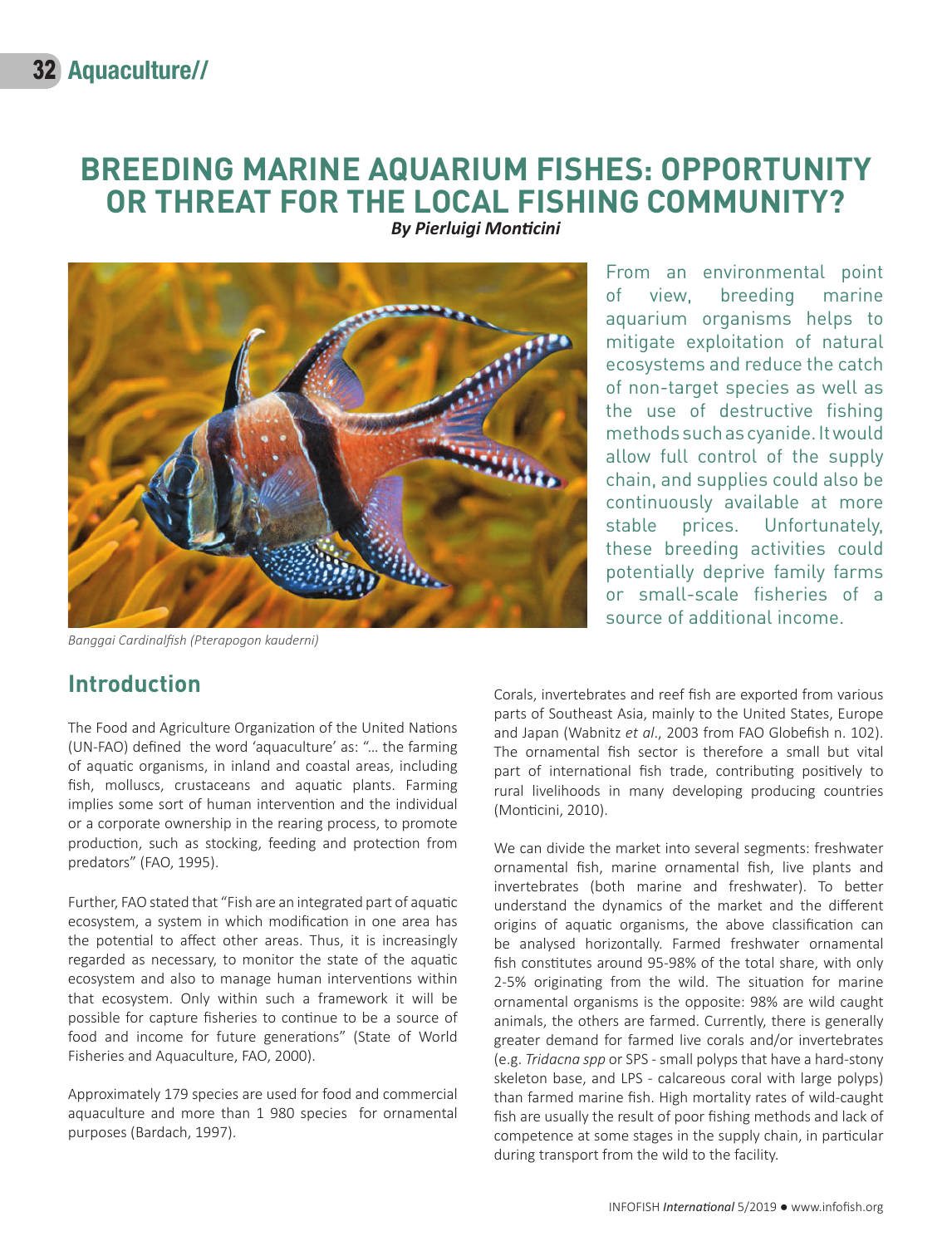### **Breeding brings clear benefits**

In recent years, the increasing popularity of marine ornamental aquaria has led to a considerable rise in the demand for aquatic organisms, both fish and invertebrates. The main problem that arose from this elevated demand for marine organisms is the continued unsustainable or destructive fishing practices in marine ecosystems which cause considerable damage to coral reefs and non-target species. These fishing methods, such as the use of cyanide (sodium cyanide*)* and dynamite (for live rocks) to stun fish, harm the delicate coral reefs and the coastal ecosystems (Olivotto *et al*. in Davin T.B. *et al*. 2009, FAO Globefish n. 102, 2010). A potential solution for protecting ecosystems from incorrect and unsustainable management of natural resources, is the breeding of marine organisms as an alternative to the capture of wild animals.



*Coral reefs are easily destroyed by destructive fishing practices such as the use of cyanide, dynamite fishing, over-exploitation of coastal resources, as well as warming seas. Some species such as the crown of thorns starfish also destroy corals.* 

There are numerous species of marine fish whose biological life cycle has been studied. Some of these have been regularly sold on the market for years, even though at considerably higher prices than other wild caught counterparts such as clownfishes. However, until a few years ago, information about the reproduction of the most important ornamental marine species was fragmented and incomplete. Their life cycles were not known with certainty; as stated in the 1978 publication 'Butterflyfishes of the World': "spawning has never been reported from field observation for any species of *Chaetodontid* …. the time of spawning of *Chaetodontids*  is not known".

Subsequently, the first studies conducted directly in the field and later in captivity, have supplied information about sexual dimorphism, breeding season and reproductive behaviour. Examples include the study by Thresher R.E. 1984: Reproduction in Reef Fishers p. 274 …. "Surgeonfishes produce pelagic eggs which, in most species are spawned in

the water column…. Pair spawning has been documented in *Zebrasoma spp*. and *Naso lituratus);* and by Pratchett, M. *et al*. 2014 p. 205: " Butterflyfish spawn pelagic eggs….".

According to *reef2rainforest.com* (in webliography) in 2018, around 350 marine ornamental species are bred in captivity. Of these, 36 species are commonly available, 33 are moderately available and 53 species are scarcely available. The rest, comprising 236 species, are bred but are not commonly available in the market. Among these we can note numerous species of clownfishes *(Amphiprion spp.),* seahorses and pipefishes *(Hippocampus spp.),* and some of which are endangered or listed in Annex II of CITES such as damselfishes *(Chysiptera spp.);* Dottybacks *(Pseudochromis spp.),* cardinalfishes *(Pterapogon kauderni)* and angelfishes *(Centropyge).* The most recent production milestones are the yellow tang or *Zebrasoma flavescens* (Bennett,1828) and *Paracanthurus hepatus* (Linnaeus, 1766).



*Paracanthurus hepatus Zebrasoma flavecens*

The breeding of ornamental organisms as well as the fishing activity of wild species involve a considerable number of stakeholders who are scattered throughout the entire supply chain. It is estimated that about two million people worldwide are involved in the ornamental fisheries trade. We can consider large farms that breed, import or export fish from third countries with many workers involved, such as in Singapore, Thailand etc., or we can consider family farms involved in coral fish capture and collecting activities only as a complementary or seasonal alternative to fishing for food purposes (the so-called artisanal or small-scale fisheries). All these activities certainly represent a source of income for coastal communities in the countries involved in the marketing of aquatic organisms for ornamental purposes.

## **Sustainability milestones**

In relation to the goal of this paper, the definition of 'sustainable development' adopted by FAO both in 1995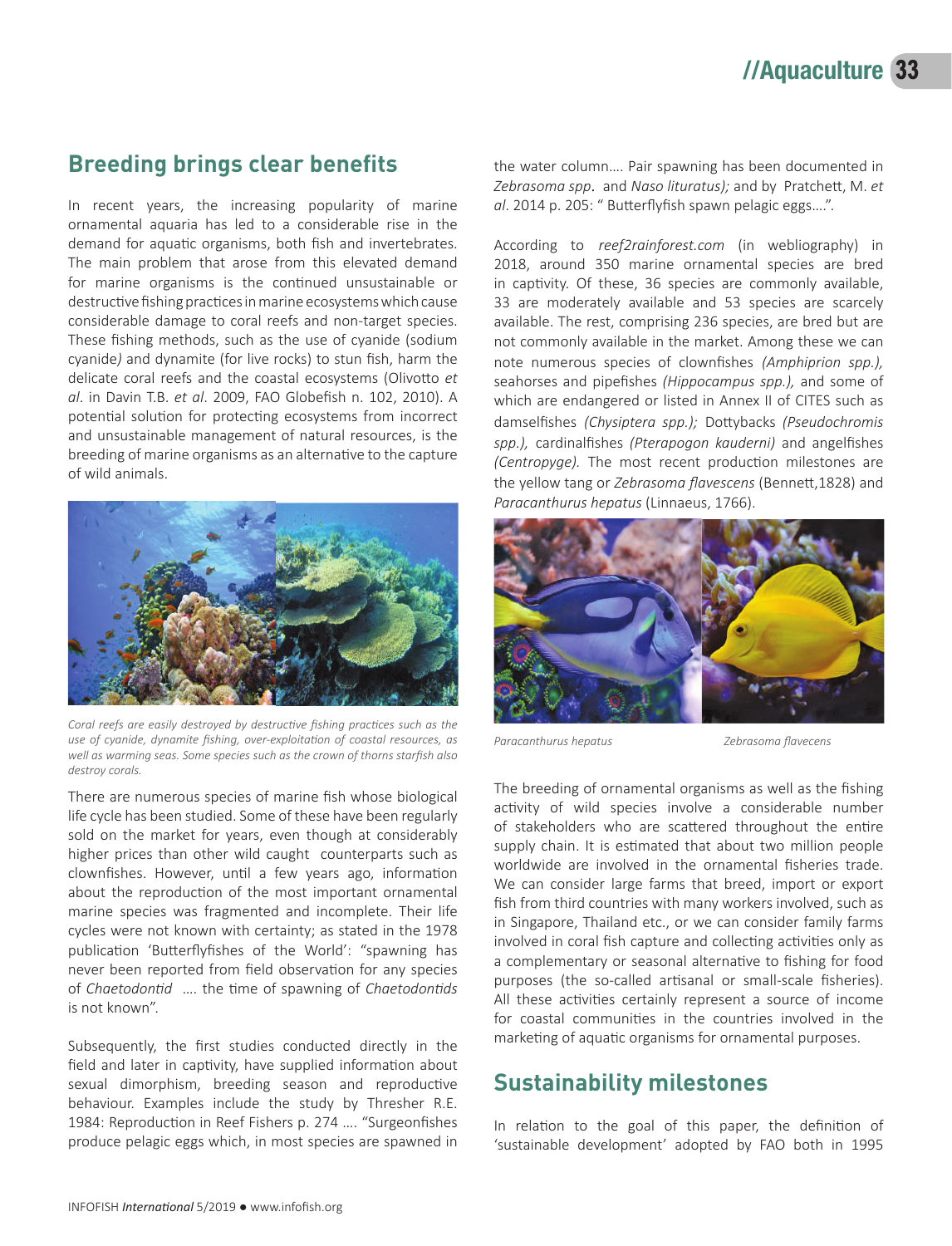and 1997, is particularly appropriate. It defines sustainable development as: "the management and conservation of the natural research base and the orientation of technological and institutional change….... Such sustainable development (in the agriculture, forestry, and fisheries sectors) conserves land, water, plant and animal genetic resources, is environmentally non-degrading, technologically appropriate, economically viable and socially acceptable". In this context, ornamental fish farming could play a key role in coral reef preservation, sustainable use of natural resources and restoration. The milestones of sustainability can be summarised into:

#### *Social development*

Social equity and development are consolidated concepts that can be applied to any economic activity. Intra-generational consequences must be always considered, allowing future generations to have access to the same social resources of their predecessors.

#### *Economic development*

Ornamental aquaculture, like any other economic activity, can contribute to social and economic development, but it can also generate social ruptures, inequalities and conflicts over resources. In order to avoid negative outcomes, the major actors involved in the economic process need to contribute towards attaining a social balance. When applied to aquaculture, the important factor is social acceptability, since this kind of industry is often negatively perceived from a social, environmental and economic point of view. This is particularly true in developing countries where local workers seldom benefit from the development of the industry because revenues are not allocated or invested in situ.

In summary we could say that natural public resources are exploited for many, but benefits are shared only among few actors. Increasing the participation of local communities and ornamental aquaculture farmers' organisations in promoting ornamental sustainable aquaculture, decision-making and site selection, could create positive effects such as reducing migration, contributing to social stability and enhancing woman empowerment (especially in small-scale aquaculture and fisheries).

#### *Environmental safeguard*

This refers to the protection of the whole environment including water, energy, agriculture, biodiversity, fish, plants, forests and air. Aquaculture's negative image derives from the environmental damages caused in the past and its potential

future risks. Pollution, damage of sensitive ecosystems, coastal erosion, loss of biodiversity, environmental contamination, introduction of exotic species, introduction of drug-resistant pathogens, as well as land-water conflicts are the main negative consequences attributed to aquaculture (GFCM, 2013). From a sustainable perspective, monitoring the interactions between human activities and their ecosystems has a crucial role in preventing potential negative impacts on the environment. Therefore, both national and international legislation can be key elements in protecting the environment from indiscriminate fishing potential damages. Policies should focus on combining aquaculture development and appropriate ecosystem approaches.

# **Protection under CITES**

With regard to environmental issues, the most important international convention in the ornamental fish sector is the Convention on International Trade in Endangered Species of Wild Fauna and Flora (CITES), which establishes the international guidelines for legislations and regulations at a national level. There are 16 ornamental fish species listed in Annex I while among the 107 species presently (2019) included in CITES Annex II are marine seahorses *Hippocampus spp* and *Holacanthus clarionensis* (Gilbert, 1890) as well as freshwater seahorses *Scleropages formosus* (Müller & Schlegel, 1844). The South American freshwater *Hypancistrus zebra* (Zebra pleco / L46) and the freshwater stingray of the genus *Potamotrygon spp* (from Brazil and Colombia) are the first pet fish listed in Annex III which includes the names of 24 species of ornamental fish.

Some hard-coral species such as *Scleractinian* and soft coral species are suitable for the aquaria market, where their classification remains uncertain. Their trade is limited to a few genera (Wabnitz *et al*. cited in Reynolds D. *et al*. 2006).

Most of them such as *Helioporidae spp, Scleractinia spp, Milleporidae spp* and *Stylasteridae spp* are included in Annex II. *Tridacnidae spp (giant clams)* are also included in this Annex.

Unfortunately, according to CITES, dead specimens are not subject to the provisions of the Convention. This detail prevents an effective and efficient investigation of the true extent of exploitation from the reef of sessile organisms, which are often anchored to hard rocks and stone.

The Banggai cardinalfish *(Pterapogon kauderni)* deserves particular attention. Already classified as an Endangered species in the IUCN red list from 2007, it hasn't been included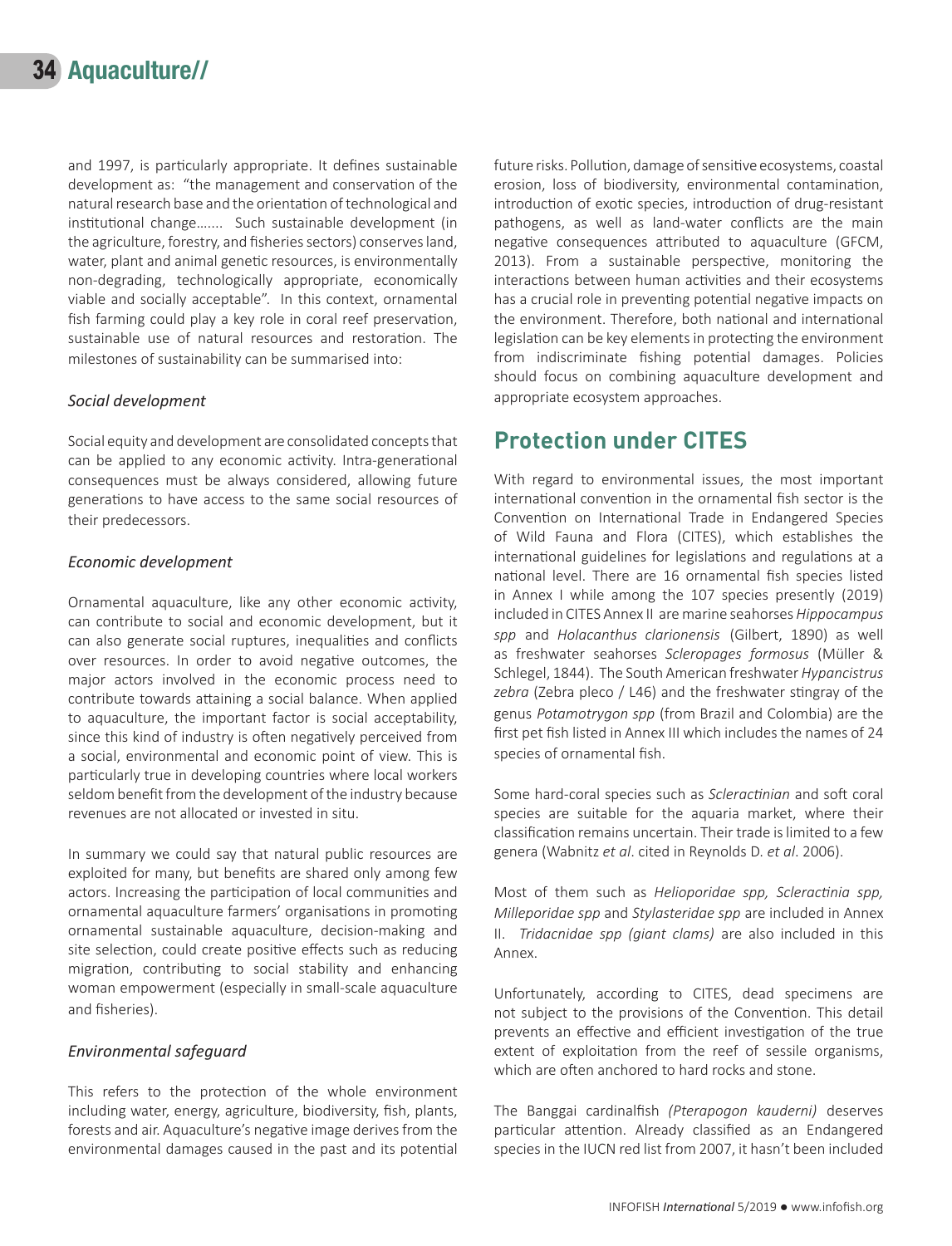in the CITES Annex as yet. According to Vangelli (2011), this species is found only in the Banggai Islands in Indonesia, and is a rare example of endemism with a strong limited geographic distribution. Banggai cardinalfish have become one of the most popular marine aquarium fish species and is easily kept in captivity, despite the low breeding rate. Unfortunately, the high market demand has caused indiscriminate fishing and because of the large number of specimens taken from the natural habitat and its low fecundity and resilience, this species has become vulnerable to high collection pressure. Over the years the number of specimens present in nature has decreased to unsustainable levels.

As the species conservation status is not contested, there have been efforts to list *Pterapogon kauderni* under CITES Annex II protection but these have been unsuccessful so far despite being debated during CITES CoP 14 and CoP 17. The proposed inclusion had been supported by CITES, FAO, numerous NGOs and other stakeholders. However it was opposed principally by Indonesia, the OFI (Ornamental Fish Organisation) and OATA, which asserted that "…. at the moment ... Indonesia is fully capable of managing the habitat and species well……" (CITES and OFI web page). In a compromise solution, agreement was reached on the following statement: "Indonesia should implement conservation and management measures to ensure the sustainability of trade in *Pterapogon kauderni……" .*

## **Conclusions**

Whether marine ornamental fish breeding activities constitute a great development opportunity or a threat, is a question that cannot have a single answer. There are too many points of view, multiple perspectives, stakeholders and political and socio-economic interests involved. Moreover, it is not easy to fully identify the strengths or potential weaknesses of this market segment in the near future.

From an environmental point of view, breeding marine aquarium organisms could certainly prevent the exploitation of natural ecosystems, reduce the catch of non-target species and safeguard the environment from any destructive fishing methods such as the use of cyanide. Breeding specific ornamental fish species may also improve the quality of scientific research, disclosure and development of new breeding techniques.

Unfortunately, from the fisherman's point of view, the breeding of ornamental fish could potentially deprive family farms or small-scale fisheries of a source of additional income. In fact, ornamental fish are paid by specimen, and this could contribute to improve the fisherman's earnings aside from the standard fishing activities (e.g. for human consumption).

A possible solution from a holistic point of view, if one agrees with the definition of poaching as "to steal natural resources without benefiting the native (fishermen)", could be to organise the farms in coastal areas, giving real ownership to the local communities.

From the fish farms' point of view, ornamental fish breeding would allow full control of the supply chain, and be detached completely from seasonal trends or from any kind of mortality rate during the different steps of the chain. The price could be more stable, and supplies could be regularised for the worldwide market throughout the year.

### **References**

*Debelius et al. 2003, The Marine Fish Families Series: Angelfishes, a Comprehensive Guide to Pomacanthidae, TMC Publishing, Chorleywood UK*

*Bardach J.E. 1997, Sustainable Aquaculture, John Wiley & Sons, Inc. New York*

*Kuiter R.H. 2003, The Marine Fish Families Series: Seahorses, Pipefishes; a Comprehensive Guide to Syngnathiformes, TMC Publishing, Chorleywood UK*

*Wilkerson J.D. 2003, Clownfishes, A guide to their Captive Care, Breeding and Natural History, TFH Publications Inc. Neptune City NJ*

*Pratchett M. et al. 2014, Biology of Butterflyfishes, CRC Press*

*Davin T.B. et al. 2009, Coral reef: Biology Threats and Restoration, Nova Science Publishers Inc. New York*

*Thresher R.E. 1984, Reproduction in Reef Fishers, TFH Publications Inc. Neptune City NJ*

*Andrews B. 2011, Ornamental Fish Farming. The small medium and large-scale breeding and marketing of freshwater tropical fish and goldfish*

*Randall J.E. 2005, Reef and Shore Fishes of the South Pacific, University of Hawaii Press Honolulu*

*Cato J. C. et al. 2003, Marine Ornamental Species, Collection, Culture and Conservation, Iowa State Press*

*Vangelli A. A, 2011, The Banggai Cardinalfish, Natural History, Conservation and Culture of Pterapogon kauderni, Wiley-Blakwell*

*Witternrich M.L. 2007, The Complete Illustrated Breeders Guide to Marine Aquarium Fishes, TFH Publications Inc. Neptune City NJ*